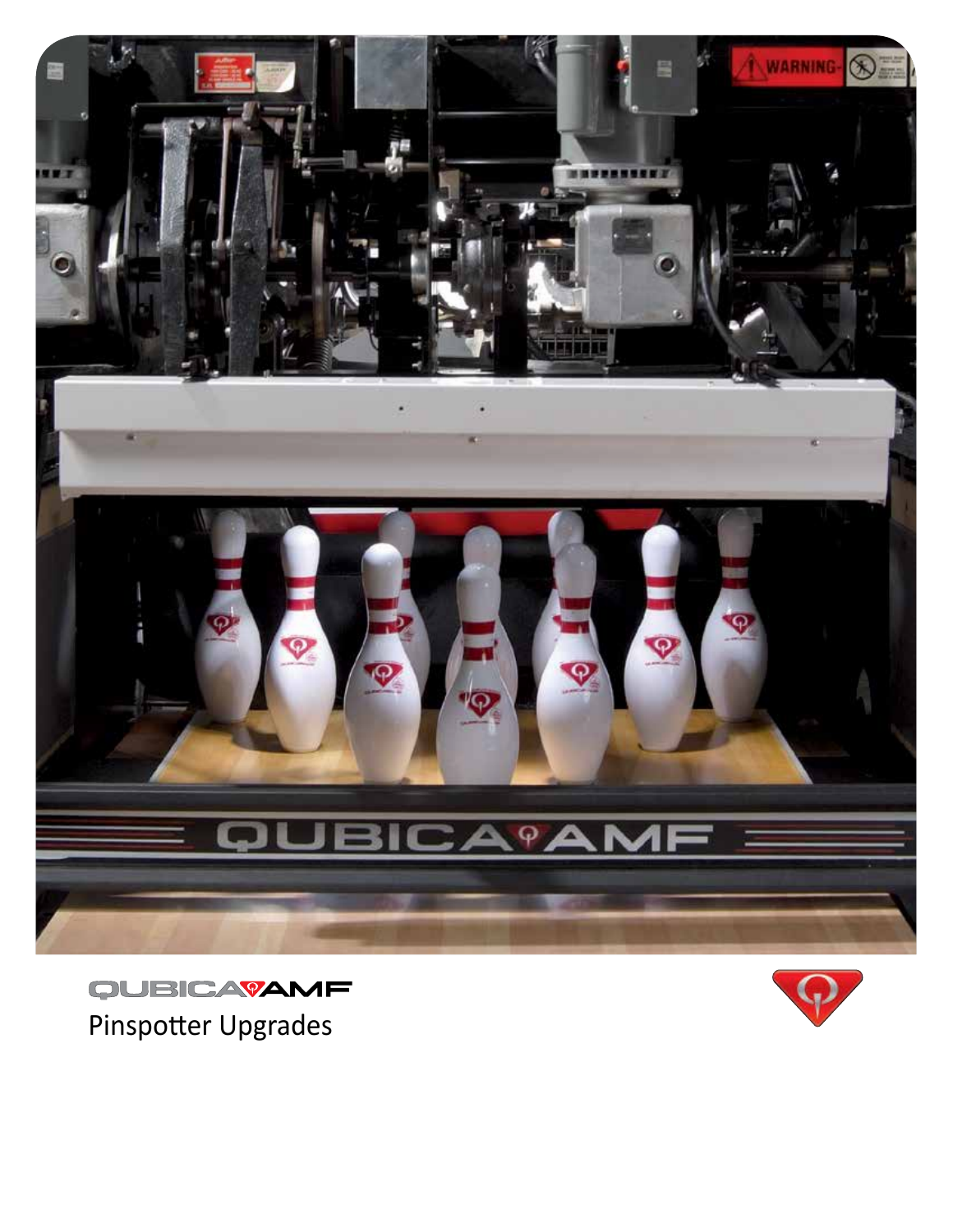## EDGE Pinspotter Upgrade Boost your pinspotter reliability by thousands of frames-per-stop

### Unprecedented Performance Reliability

EDGE Upgrades eliminate virtually all pin-handling and pin-feed issues, giving your staff more time to add value to other areas of your business.

#### **Patented EDGE Performance Lift**

This innovation puts pins in a perfect orientation—for far fewer pile-ups.

#### **EDGE Cam for Durabin**

It's designed to work with the Durabin pin storage system to deliver optimal placement of pins in the Durabin pin pockets for fewer pin pile-ups.

#### **EDGE Shuttle Rod**

Its strong spring improves shuttle motion, helping to prevent double-shuttling and pin jams.

### Easier and Safer Operation and Maintenance

- With fewer adjustments, better machine access and quieter operation, the EDGE Upgrade can make maintenance more efficient.
- **Fewer Adjustments**
- The new EDGE lift eliminates seven adjustments required with the steel pinwheel system.
- **Easier Access**
- The EDGE Performance Lift has an open, modular design for better access to the rear and pit areas.

### **Ladder with Handrails**

This great feature makes it safer and easier for your technicians to access the top of the machines.

### **Quieter Operation**

The EDGE Performance Lift is 7 to 8 dB(A) quieter on average than the steel pinwheel system.

Your pinspotters can make or break your operation. But do pin-feed issues, pin pile-ups, double-shuttling or pin jams have your staff running ragged—instead of focusing on other areas of your business?

An EDGE Upgrade may be the answer. It's often the best way to eliminate pin handling problems and save maintenance costs, while keeping both your bowlers and technicians happier with:



### **Longer Pin Life**

**EDGE Upgrades eliminate areas where pin damage can occur with the pinwheel and steel bin system. Pins last longer. And you save money.**

#### **No Metal Parts**

All the metal parts associated with the old steel pinwheel pin handling system that could damage the pins are eliminated.

#### **Durabin with Optical Switch**

This one-piece bin has no metal parts to damage pins. Plus, unlike a mechanical switch, the optical switch does not

contact and wear pin heads.



EDGE Pinspotter Upgrade with Durabin - Upgrade Contents





Durabin Durabin Optical LED Bin Switch

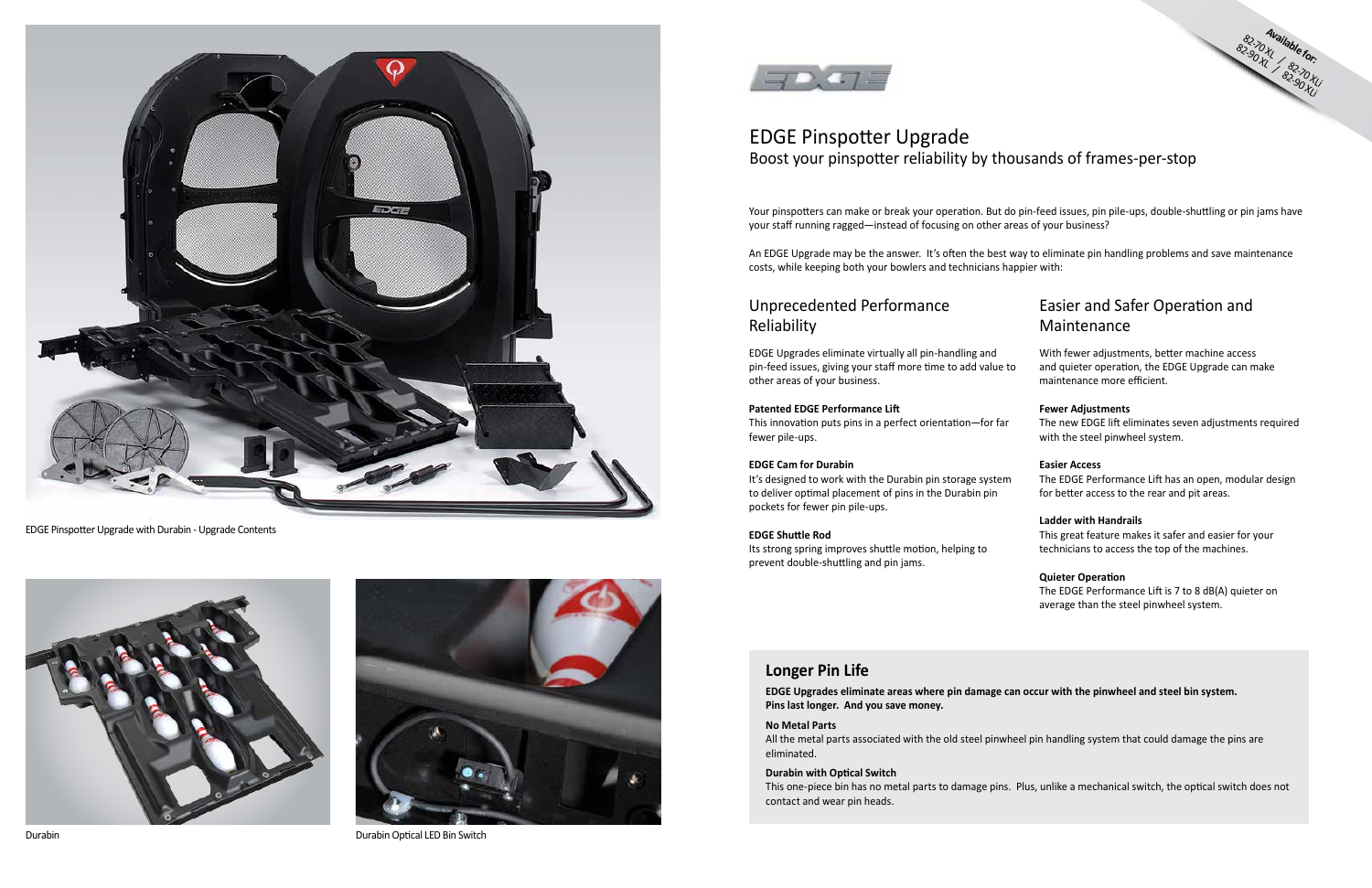## XLi Pinspotter Upgrade Eliminate the electrical problems with your older pinspotters

### Greater Electrical Reliability

No more struggling with pinspotter downtime and wasting resources troubleshooting electrical issues as a result of old and unreliable wiring and electrical components.

#### **Electronics based on today's technology**

The XLi Upgrade replaces all of the old electronics on existing pinspotters—including wiring, solenoids, motors, control chassis and more.

#### **Back-end motor rotation (70 XLi Upgrade only)**

To keep pins from falling onto and damaging the motor, we orient it 90 degrees from the original.

#### **Back-end motor overload protection**

After an XLi Upgrade, the control chassis constantly monitors the back-end motor current and will shut down the pinspotter if a jam occurs that could damage the motor.



### Easier Operation and Maintenance

With modern machine control and the elimination of six mechanical adjustments, your pinspotters will be easier for technicians to use, saving time and money.

#### **XLi machine control with LCD display**

**Available for:**  82-70 Pinspotters 82-90 Pinspotters

Your technicians will have easier access to the machine and its settings through a keypad and LCD display at the rear of the machine pair, and from the front with a handheld unit.

#### **Integrated diagnostics**

The new XLi control chassis monitors major machine functions and displays any issues or warnings on the LCD display, which saves troubleshooting time.

#### **Table and sweep encoders**

Mechanical cams and switches are replaced with encoders that allow the table and sweep position and motion to be controlled by the XLi chassis.

#### **Improved Pinspotter Safety**

Helps to make the working environment safer for your staff.

#### **Emergency stops**

These are added to the front and rear of each pair of pinspotters to give technicians a quick and safe way to stop them in the case of emergency.

If you're experiencing electrical problems on older model pinspotters, that means more downtime, more maintenance and, most impactful to your business, more dissatisfied bowlers. That's why you should consider an XLi Upgrade from QubicaAMF.

You and your technicians will enjoy:

#### **Shuttle Operator Rod 82/70, 82/90, 82/90XL, 90XLi**

Now with an improved spring design, this spring tube and rod assembly operates the shuttle, adjusts its position, and helps it operate smoothly.

- A direct replacement for 070 006 293 and 090 005 263
- If your existing spring measures less than 6" in length, you may experience shuttling problems. We recommend replacement with this new assembly.



XLi Pinspotter Upgrade for 82-70 Pinspotters - Upgrade Contents\*



XLi Pinspotter Upgrade for 82-90 Pinspotters - Upgrade Contents\*

# $XLi$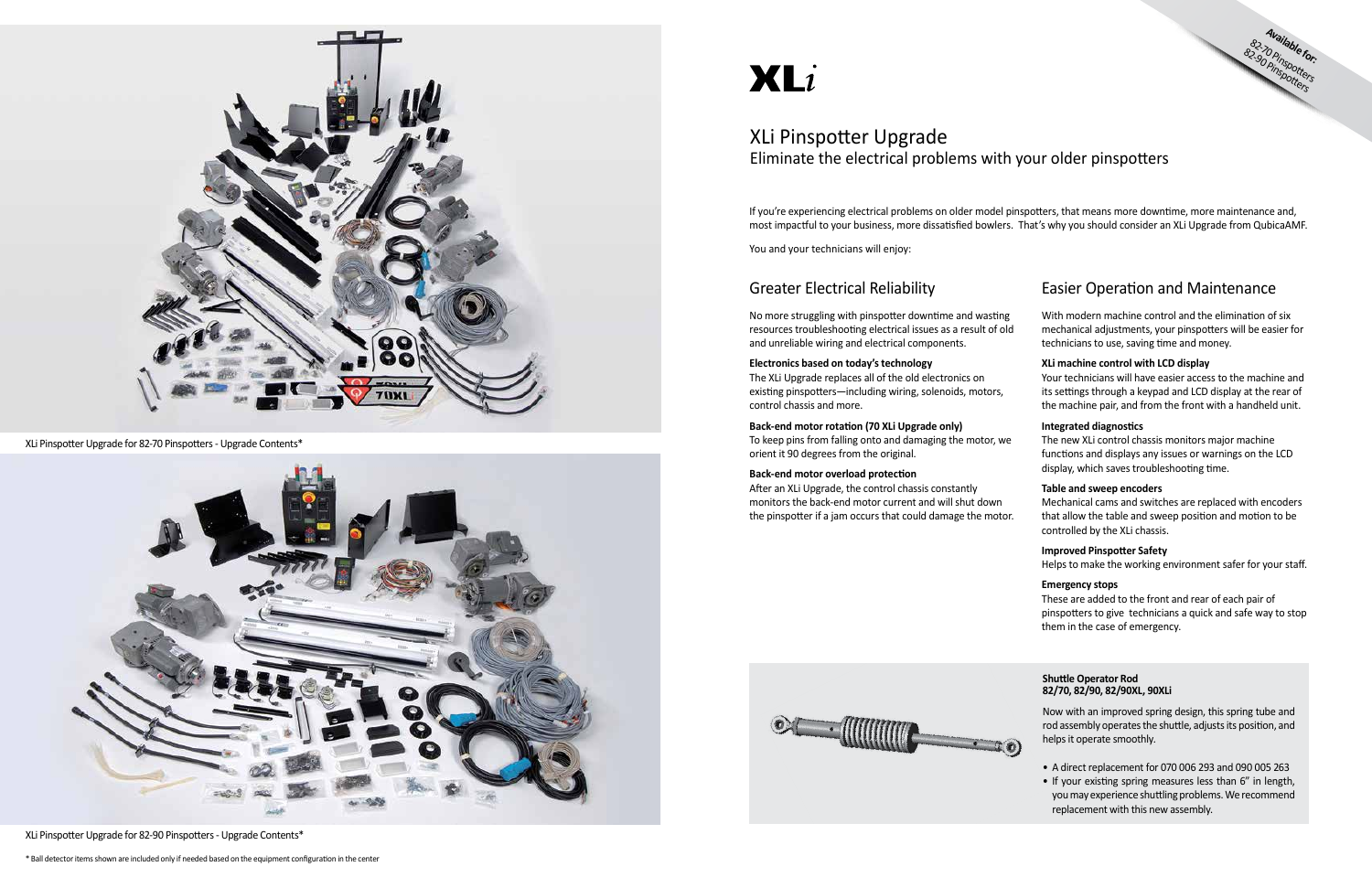### Better Pin Distribution

Durabin eliminates the side-to-side shuttle movement inherent in the older metal bin and shuttle design. At the heart of this feature are robust shuttle guides designed to ensure a strictly linear shuttle movement. This feature, in combination with Durabin's individual pin pockets with optimized pocket geometry, results in more accurate pin placement and 20% fewer pin jams on average when compared to the older steel bin design. Fewer pin jams means fewer Pinspotter calls and happier customers. Once installed, Durabin requires very minimal maintenance. All that is required is routine cleaning - and the smooth surface and contours make it easy to clean. All of the high maintenance bumpers, pin guides, and shock mounts are eliminated with Durabin, so you have fewer spare parts to stock. Less money in inventory means more money in your pocket. **Durability** 

### Easy Of Installation

### Reduce Pin Wear

### Low Maintenance Costs

**Available forms** 

The Durabin Upgrade Kit is simple and quick to install. It comes complete with an installation guide and all necessary hardware. Durabin is supported by a rugged steel frame and attached with elastomeric grommets to reduce vibration for quieter operation. It is formed of a high impact strength engineered thermoplastic to provide years of service. Durabin has been field tested for over eight years to ensure exceptional performance in your center.

Durabin does not contain metal parts or fasteners near the pockets where the pins are stored. Unlike the older metal bin designs, there is nothing on Durabin that can damage your pins. You have the flexibility to upgrade your Pinspotters with Durabin in a manner that best fits your situation and schedule. You can do it a pair at a time until you have your center complete or all at once; it's up to you.



### Flexibility





Top View



Steel Support Frame



Shuttle Guide



## Durabin Upgrade Reduce pin jams and lower maintenance costs

Are you tired of fighting pin jams and maintenance issues associated with the old metal bin on your 82-70 and 82-90 Pinspotters? Now, there's a simple solution for getting better performance and pin distribution from your Pinspotters. Durabin is an innovative and robust new bin system from QubicaAMF that renders the older metal bin design obsolete. Install Durabin in your Pinspotters and experience:

### **Cam Upgrade Kit**

- New innovative cam design allows ideal pinfeed and distribution
- Optimized pin delivery to center of pocket for all 10 pins
- Eliminates distributor "wobble"
- Fewer pile-ups

**With the Durabin and Cam Upgrade Kit, you can increase your frames per stop approximately 30%!**